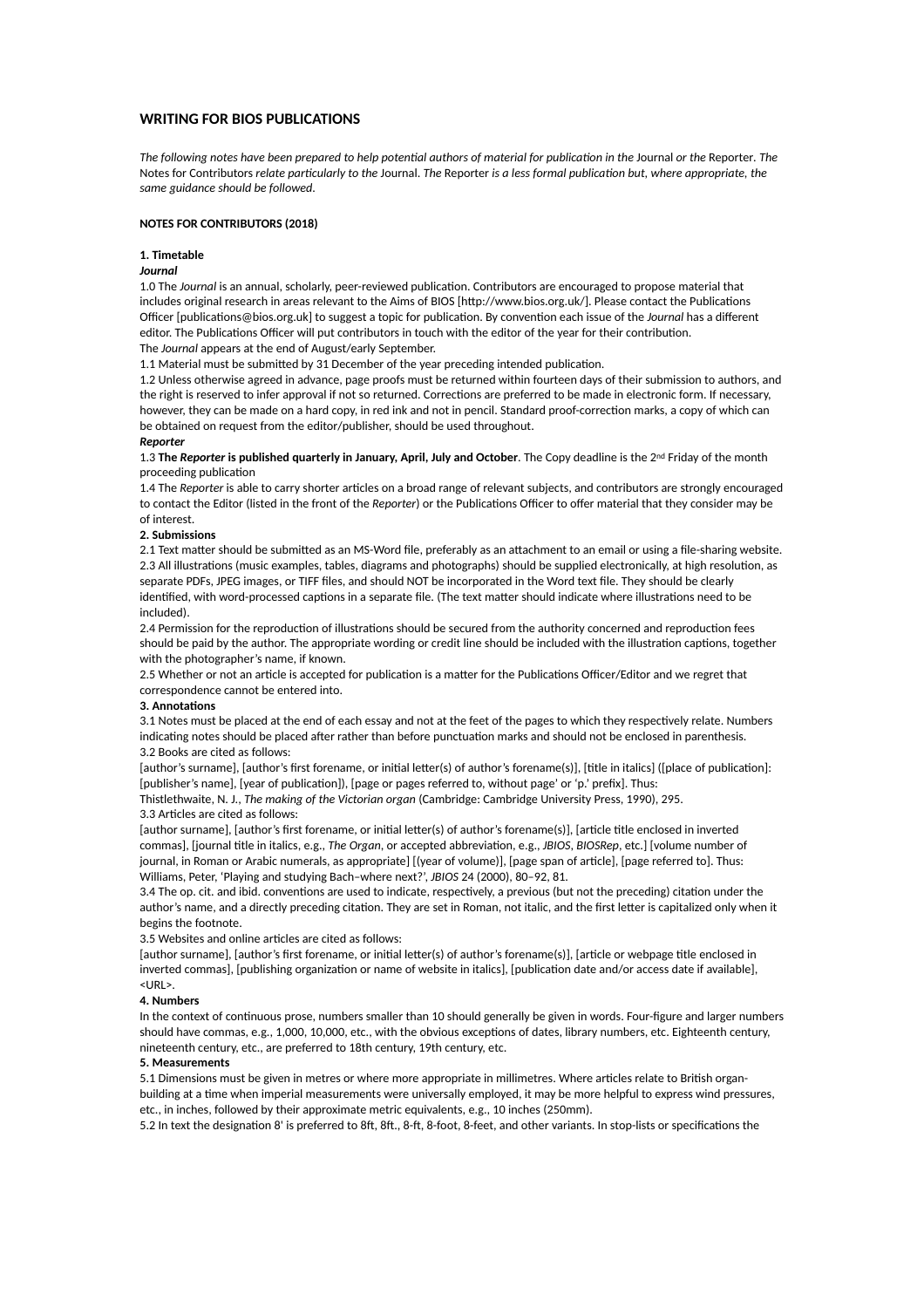specifications the foot-mark (') should be omitted.

## **6. Pitch**

6.1 The Cs on a conventional five-octave keyboard are referred to thus: C – c – c1 – c2 – c3 – c4. The note a fifth above c1 is thus g1. The note a fourth below C is GG.

The compasses of an organ with manuals comprising the usual five octaves and a thirty–note pedalboard may be given as  $C - f<sup>1</sup> - c<sup>4</sup>$ .

6.2 Where there are solid reasons for using such descriptions as 'Tenor C', 'Middle C', 'Treble C', etc., they should be annotated appropriately, for the avoidance of ambiguity.

6.3 Where reference is made to a pipe rather than to a key forming part of a keyboard, care should be taken to avoid ambiguity. The longest pipe of a four-foot Principal is thus the c pipe, although played by depressing C. We do not wish to be unduly prescriptive in this area; authors are encouraged to recognise potential sources of ambiguity and to adopt their own elegant solutions.

## **7. House-style**

The preceding paragraphs deal with several aspects of this, other aspects are as follows:

## 7.1 Abbreviations

Where the last letter is the same in both the abbreviated and unabbreviated forms, a full stop is not employed, e.g., Dr, Ltd, Mr, Revd, St, but Co., Prof., e.g., i.e., etc.

### 7.2 Ampersands

Their use should be restricted to business and commerce. So Norman & Beard Ltd, but Clutton and Niland, Mr and Mrs, etc. 7.3 Apostrophes

Where an apostrophe denotes possession, the owner's name is followed by an apostrophe and an 's', even where the owner's name ends with an 's', e.g., St James's, Whitehaven; Howells's *Master Tallis's Testament*.

# 7.4 Churches

'Doncaster, St George' is preferred to 'St George's, Doncaster' ', 'St George's Church, Doncaster' and other variants. Note the use of upper case in 'Doncaster Parish Church'. Please ensure that a reference to a church is always specific and not capable of misunderstanding (e.g. Churchtown Church or Churchtown Parish Church).

### 7.5 Compositions

Where the title of a work is descriptive of the formal procedures used by the composer, italics are not employed, e.g., Sonata in E flat major, BWV 525; Prelude and Fugue in D major, BWV 532; Introduction and Passacaglia in D minor, etc. Where, however, a title is fanciful, e.g., *Pari intervallo, Le jardin suspendu, Les Anges, Choral, italics are employed, and this applies also to titles* which are Italian terms, e.g., *Adagio* in E major, *Moderato* in F major, etc.

7.6 Dates

1 January 2000 is preferred to 1st January 2000; January 1st, 2000; and other variants.

7.7 Hyphens

Contributors are asked to note their use in compound adjectives, e.g., mid-nineteenth-century organ, twentieth-century repertoire, two-manual organ, etc. By convention, organ-builder is always hyphenated; and stop-list is preferred to stoplist. Pedalboard is preferred to pedal-board. Latin phrases such as ad hoc, non sequitur, magnum opus and multum in parvo should not be hyphenated.

## 7.8 Italics

It is not necessary to italicise such things as e.g., etc., ibid., i.e., op. cit., or non-English words and phrases which are part of the fabric of English, e.g., per annum, per cent, data, agenda, etc. Other non-English words should be italicised, and German nouns, such as Rückpositiv, Schwimmer, Kegellade, Orgelbewegung, etc., should always begin with a capital letter. By convention, the Latin circa (used in relation to dates, never in relation to quantities) is always italicised and usually abbreviated to c. Thus, *c*.1700 (with no space after the full point).

#### 7.9 Quotations

Short quotations in the text should be placed within 'single' quotation marks. Quotations within a quotation should be in "double" quotation marks. Lengthy quotations should be set apart from the main body of text by means of indenting, and an extra line space before and after. Extracts treated in this way do not need to be enclosed in quotation marks (and therefore any quotations within them should be in single quotation marks).

## **8. Stop-lists**

Thus:

8.1 Each department should be set out in a column with its heading in capitals, e.g., GREAT. It is not necessary to add the word organ. If the compass is known, it should be placed next to the heading. Within each department, stops should be listed in ascending order of pitch, with flues first and reeds second. Within each pitch category e.g., 16', 8', 4', etc., the order is diapasons (or principals), flutes, strings and undulants.

| .                  |                  |
|--------------------|------------------|
| SWELL $(C - g^3)$  | PEDAL $(C - f1)$ |
| Open Diapason 8    | Open Diapason 16 |
| Stopped Diapason 8 | Bourdon 16       |
| Dulciana 8         | Violone 16       |
| Vox Angelica 8     | Flute 8          |

8.2 Mixture compositions, where known, should be given; thus, Mixture, 15.19.22 is preferred to Mixture III, Mixture 2', Mixture 3rks, and other variants. Where a mixture includes duplicated ranks, or the number of ranks increases from bass to treble, authors should make this clear.

8.3 Tremulants and other accessories should be listed after the stops of the department to which they relate. Couplers may be listed in a separate column.

8.4 Compasses, pitch, and wind-pressures should be given, where known.

8.5 Notwithstanding paragraphs 8.1 to 8.4, organ-builders' house-styles for stop-lists should be scrupulously adhered to, as should any idiosyncrasies of spelling, e.g., Salcional, Sesquialtra.

## **9. Further information**